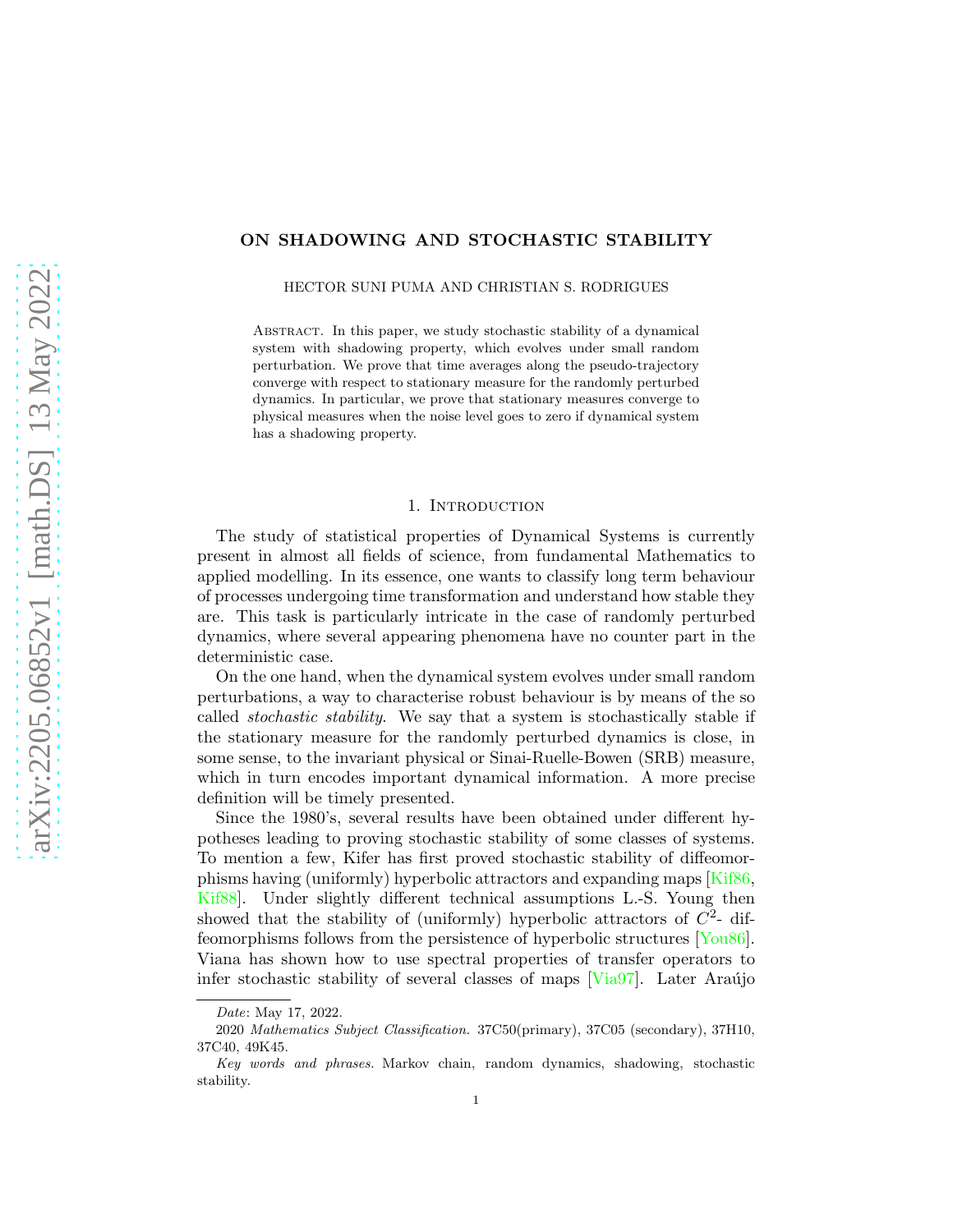has proved the existence and finiteness of physical measures for randomly perturbed dynamics considering some special type of perturbations [\[Ara00,](#page-8-2) Ara01. Then Alves and Araújo, based on some construction already present in  $[Area00]$ , gave sufficient and necessary, conditions for stochastic stability of some non-uniformly expanding maps [\[AlA03\]](#page-8-4). More recently, Benedicks and Viana have proved the stochastic stability of Hénon like maps  $[BeV06]$ , and Alves, Araújo, and Vásquez the stochastic stability of a type of nonuniformly hyperbolic diffeomorphisms with dominating splitting [\[AAV07\]](#page-8-6).

On the other hand, another common way to characterise robustness of dynamics is through the idea of structural stability. A dynamical system is said to be structurally stable if it is equivalent to some other dynamical system in its vicinity, choosing an appropriate topology. Among different consequences of structural stability, one may investigate the shadowing property. Vaguely speaking, the shadowing property says that every pseudoorbit, i.e. every sequence of points whose elements are close enough to an orbit of a dynamical system, can be described by a real orbit itself. Several authors have studied different types of shadowing under different technical assumptions, mainly, because of its close connection to structural stability [\[Bow75,](#page-8-7) [Kat80,](#page-8-8) [Pil99,](#page-9-2) [PiT10\]](#page-9-3). See [\[Pil99\]](#page-9-2) for a extensive historical account.

These two apparently distinct approaches to stability lead us to an important question: how structural properties of dynamical systems are related to their statistical ones?

The concept of shadowing is clearly related to stochastic stability because the orbits evolving under random perturbations are pseudo-orbits. In this context, proving stochastic stability equals to proving that most random orbits mimics the behaviour of real orbits (the unperturbed ones). The connection of shadowing with stochastic stability, however, has never been satisfactorily addressed. This problem has also been raised by Bonatti, Díaz and Viana in [\[BDV05,](#page-8-9) Problem D10]. To the best of our knowledge, the only attempt to study this connection was presented in the manuscript [\[Tod14\]](#page-9-4), where the author imposes several hypotheses and a much more restrictive context than ours.

In this paper, we study stochastic stability of a dynamical system with shadowing property, which evolves under small random perturbation. We define time averages with respect to continuous observables along the trajectory which converges to their averages with respect to an invariant measure. Using this framework we study time averages along the pseudo-trajectory that converge with respect to stationary measure for the randomly perturbed dynamics. Finally, we proof that stationary measures converge to physical measures when the noise level goes to zero if dynamical system has a shadowing property.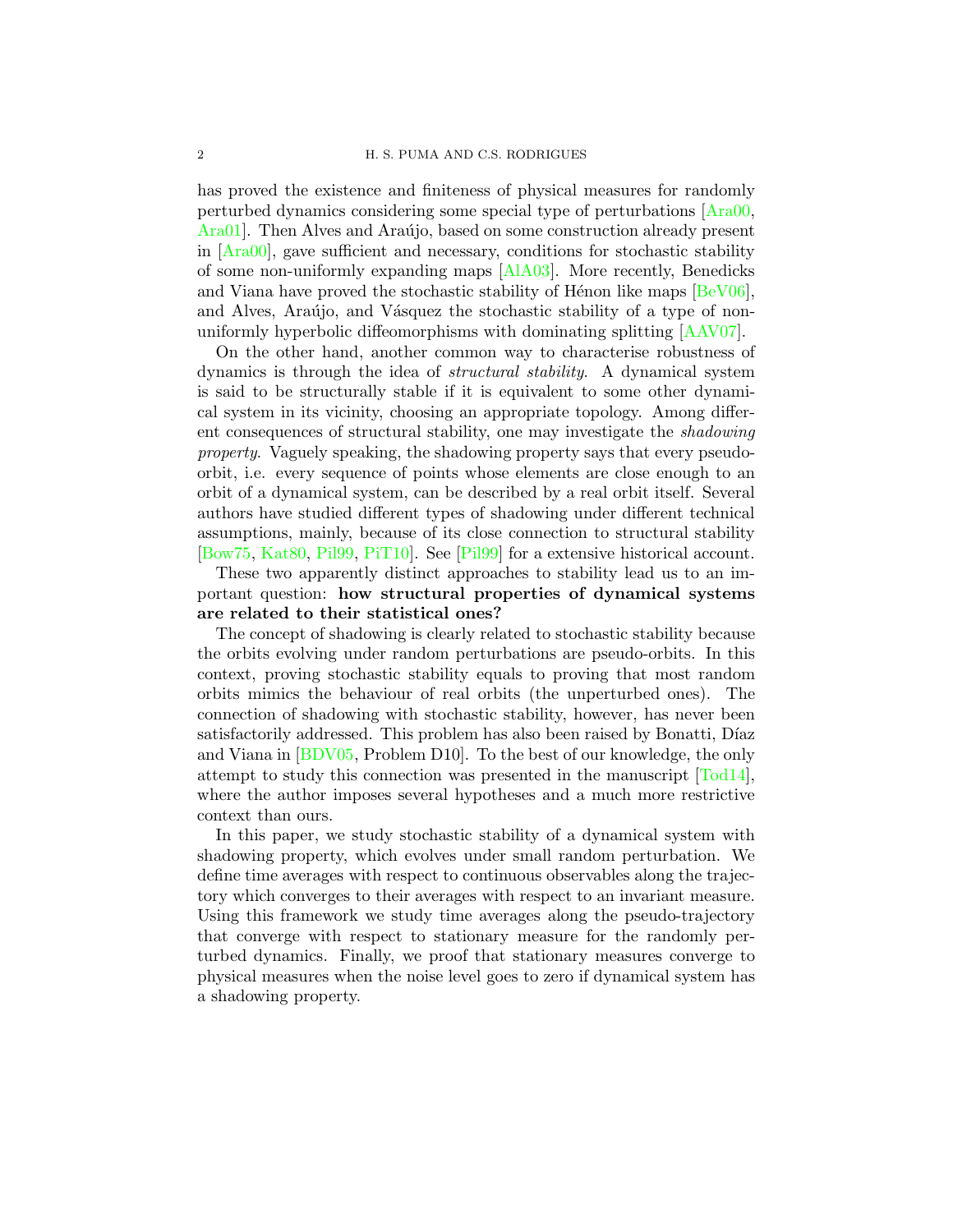#### 2. Ergodicity and physical measures

<span id="page-2-1"></span>To get started, let  $M$  be a compact smooth manifold of finite dimension with or without border. We endow  $M$  with the distance  $d$  induced by a Riemannian metric and a normalised Riemannian volume form  $m$ , which we fix once and for all. When it is not stated otherwise, absolute continuity will be taken with respect to the probability  $m$ .

We set  $\mathbf{x} = (x_j)_{j \in \mathbb{Z}_0^+}$  to be a sequence of points in  $M$  from the non-negative integers. We define the following probability measure

<span id="page-2-2"></span>
$$
S_n(\mathbf{x}) = \frac{1}{n+1} \sum_{j=0}^n \delta_{x_j} \tag{1}
$$

for  $x_j \in M$ , where for every  $y \in M$ , the measure  $\delta_y$  is the Dirac delta probability measure supported on y.

We shall consider the dynamics generated by the iteration of a continuous function  $f: M \to M$ , where we define  $z_j = f^j(z_0) = f \circ \cdots \circ f$  $\overline{\smash{\big)}\text{ times}}$  $(z_0)$  for any

initial condition  $z_0 \in M$ . Hereafter we set  $f^0(z) = z$ , for every  $z \in M$ . We also define the probability measure

<span id="page-2-0"></span>
$$
S_n(f) = S_n\left(\{f^j(z)\}_{j=0}^\infty\right) = \frac{1}{n+1} \sum_{j=0}^n \delta_{f^j(z)}.
$$
 (2)

As usual, we say that a probability measure  $\mu$  is invariant by f when  $\mu(f^{-1}(A)) = \mu(A)$ , for every Borel set  $A \subset M$ . Recall that, since M endowed with the distance induced by the Riemannian metric is a compact metric space and f is continuous, by the Krylov-Bogolyubov Theorem, there exists at least one f-invariant probability measure on M. So, if  $\mu$  is such an f-invariant probability measure and  $\varphi \in L^1(\mu)$  then, by the Birkhoff Ergodic Theorem, the limit

$$
\tilde{\varphi} = \lim_{n \to \infty} \frac{1}{n+1} \sum_{j=0}^{n} \varphi(f^{j}(x))
$$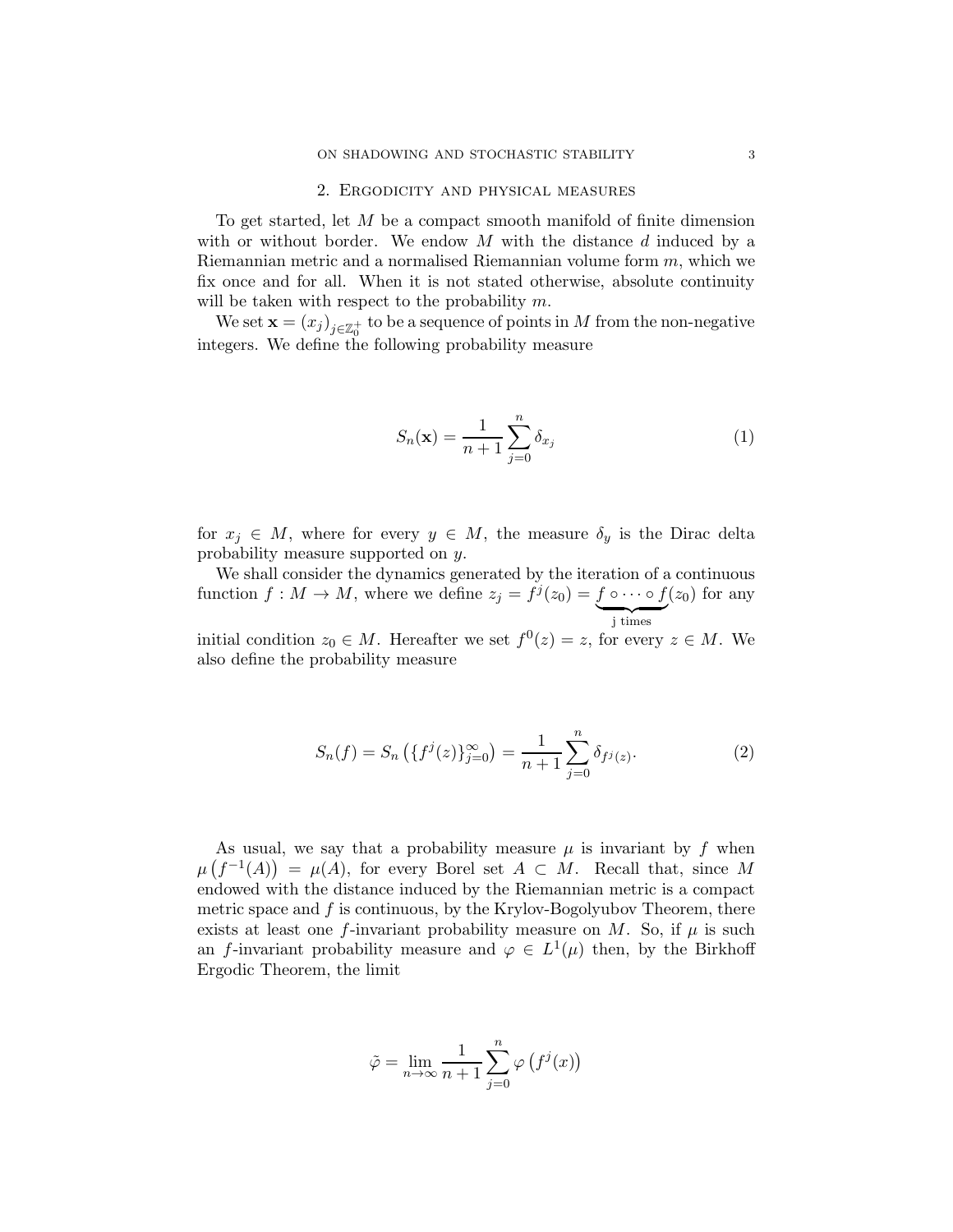exists for  $\mu$ -almost every point  $x \in M$ . Note that, on the one hand, for any  $\varphi \in L^1(M)$ , from [\(2\)](#page-2-0) we have

$$
\varphi dS_n(f)
$$
  
= 
$$
\int \varphi d\left(\frac{1}{n+1} \sum_{j=0}^n \delta_{f^j(x)}\right)
$$
  
= 
$$
\frac{1}{n+1} \sum_{j=0}^n \int \varphi d\delta_{f^j(x)}
$$
  
= 
$$
\frac{1}{n+1} \sum_{j=0}^n \varphi(f^j(x)).
$$

Thus, there exists the limit

Z

$$
E_x(\varphi) \equiv \lim_{n \to \infty} \int \varphi dS_n(f)
$$

for almost every  $x \in M$ . On the other hand, we also have that  $\varphi \mapsto E(\varphi) =$  $E_x(\varphi)$ , for each  $x \in B \subset M$ , where B is some set of positive measure, defines a non-negative linear functional on the space  $L^1(M)$ . Therefore, by the Riesz-Markov-Kakutani Representation Theorem, there exists a unique Radon measure  $\nu$  on  $M$ , such that,

<span id="page-3-0"></span>
$$
\int \varphi d\nu = E(\varphi) = \lim_{n \to \infty} \frac{1}{n+1} \sum_{j=0}^{n} \varphi(f^{j}(x)).
$$
\n(3)

Hence, the measure  $\mu$  is ergodic if for  $\mu$ -almost every point  $x \in M$ , it holds that

$$
S_n(x) \to \mu
$$
, as  $n \to \infty$ 

in the weak<sup>\*</sup>-topology on the space of probability measures on  $M$ . These considerations lead us to the idea of physical measures.

**Definition 2.1** (Physical measure). An invariant probability measure  $\mu$  on M is called physical measure if equation [\(3\)](#page-3-0) holds true for a set  $\mathscr{B}(\mu) \subset M$ , of positive Lebesgue measure, and for all continuous function  $\varphi : M \to \mathbb{R}$ .

Therefore,  $\mu$  being ergodic equals to [\(3\)](#page-3-0) holding true for almost every point in M, so that  $\mu$  has full measure. Thus, in this case,  $\mu$  is physical for f.

Note that we have not assumed ad hoc hypotheses for the existence of a unique ergodic physical measure, as it appears to be the case in [\[Tod14\]](#page-9-4).

### 3. Shadowing property

Using the notation of Section [2,](#page-2-1) we shall consider the dynamics generated by the iteration of a continuous function  $f : M \to M$ . For a trajectory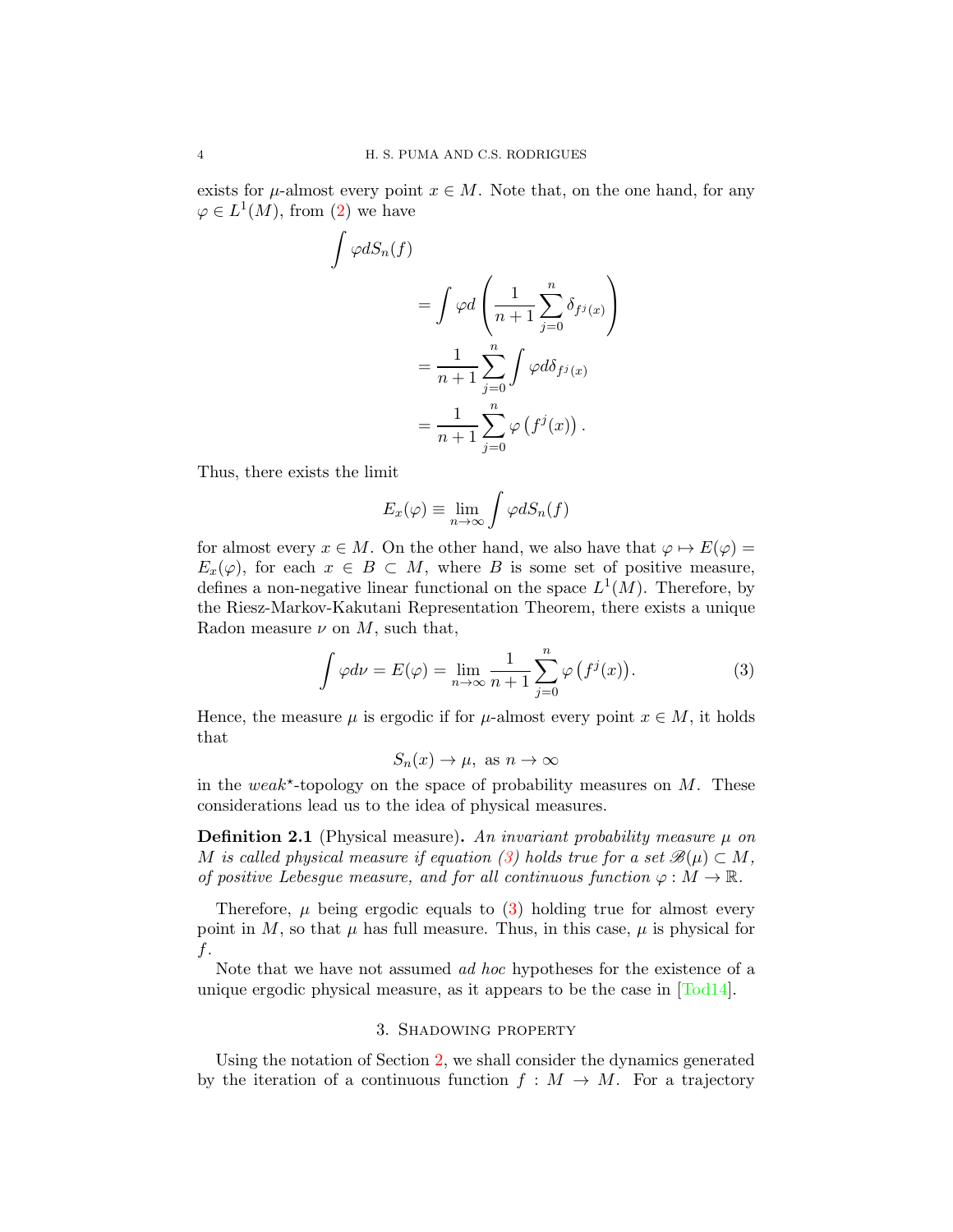$z_j = f^j(z_0)$  we can consider sequences of points which are close enough to this trajectory, what is formalised in the following definition.

**Definition 3.1** (Pseudo-trajectory). Given  $\delta > 0$ , we say that a sequence of points  $\mathbf{x} = (x_j)_{j \in \mathbb{Z}_0^+}$  in M is a  $\delta$ -pseudo-trajectory of f if

<span id="page-4-0"></span>
$$
d(f(x_j), x_{j+1}) \le \delta, \text{ for all } j \ge 0. \tag{4}
$$

We can now define the shadowing property we will be considering in this paper.

**Definition 3.2** (Shadowing). We say that a dynamical system generated by f has the shadowing property if, for any  $\varepsilon > 0$ , we can find a  $\delta > 0$ , such that, for each  $\delta$ -pseudo-trajectory  $\mathbf{x} = (x_j)_{j \in \mathbb{Z}_0^+}$  of f, there exists a point  $z \in M$ , such that,

$$
d(f^j(z), x_j) < \varepsilon, \text{ for all } j \ge 0.
$$

#### 4. Random perturbations

Given any small enough  $\varepsilon_0 > 0$ , as before, we consider the dynamics generated by the iteration of a continuous function  $f : M \to M$ . A Markov chain is defined by a family  $\{P_{\varepsilon}(\cdot|x): x \in M, 0 < \varepsilon < \varepsilon_0\}$  of Borel probability measures, such that, for each  $x \in M$ , we have  $supp(P_{\varepsilon}(\cdot|x)) \subset B_{\varepsilon}(f(x)),$ where  $B_{\varepsilon}(f(x))$  is the open ball of radius  $\varepsilon$  centred in  $f(x)$ . Henceforth, the orbit of f subject to small perturbation will be called random orbits. It is given by the sequence of random variables,  $(x_j)_j$  for all  $j = 0, 1, 2, \ldots$ , where each  $x_{i+1}$  has probability distribution  $P_{\varepsilon}(\cdot|x_i)$ . This family of Markov chains will be called small random perturbation of f. Under quite general assumptions, it is shown to exist a family of random maps representing the Markov chain [\[JKR15,](#page-8-10) [JMPR19\]](#page-8-11).

In addition, in this paper we assume that every realisation,  $(x_j)_{j\in\mathbb{Z}_0^+}$ , of the family of Markov chain for any  $x_0 \in M$ , is a  $\delta(\varepsilon)$ -pseudo-trajectory of f, for any  $\delta(\varepsilon) > 0$ . That is

$$
d(f(x_j), x_{j+1}) \le \delta(\varepsilon)
$$
 for all  $j \ge 0$ .

**Remark 4.1.** The quantifier  $\delta(\varepsilon)$  should be considered as a continuous function controlling the type of shadowing,  $\delta : \mathbb{R}^+ \to \mathbb{R}^+$ , such that,  $\delta(\varepsilon) \to 0$  as  $\varepsilon \to 0$ . It is the same appearing in [\(4\)](#page-4-0), but we introduce an explicit dependence on the size of the random perturbation. Therefore, the approach taken here allows for different versions of shadowing property by choosing different functions  $\delta(\varepsilon)$ . This includes, for example, the Lipschitz shadowing [\[PiT10\]](#page-9-3) as well as some other types of shadowing properties.

Similarly to the importance of invariant measure for an application, the stationary measures for the Markov chain encodes important ergodic properties of the randomly perturbed dynamics.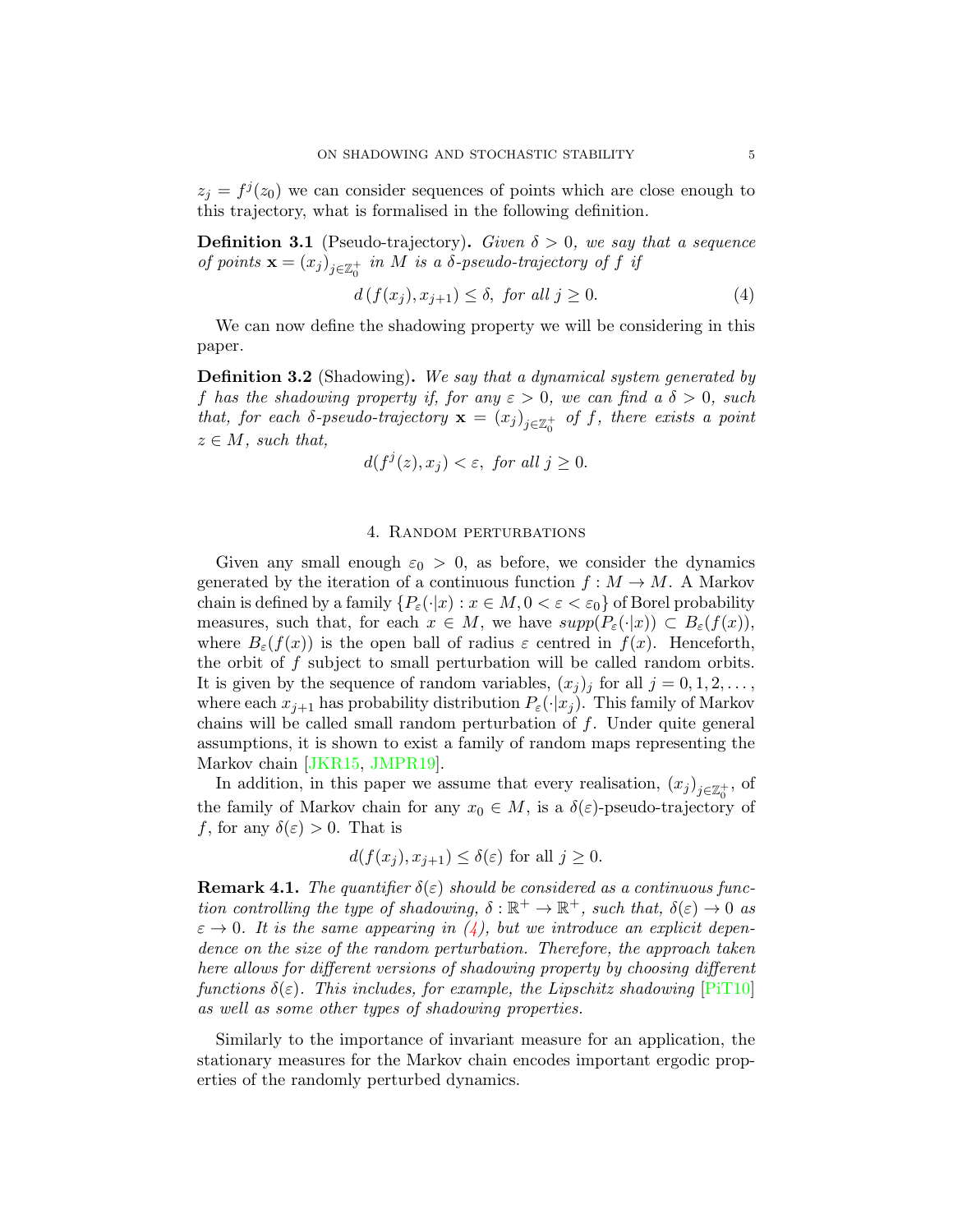**Definition 4.2.** A Borel probability measure  $\mu_{\varepsilon}$  on M is a stationary measure for the Markov chain if

$$
\mu_{\varepsilon}(G) = \int P_{\varepsilon}(G|x) d\mu_{\varepsilon}
$$

for every Borel set  $G \subset M$ .

We can define a shift map  $F: M \times M^{\mathbb{N}} \to M \times M^{\mathbb{N}}, (x_0, \mathbf{x}) \mapsto (x_1, \sigma(\mathbf{x})),$ where  $\sigma$  is the left shift on the space of random orbit, such that,  $\sigma(\mathbf{x}) =$  $(x_1, x_2, \ldots)$  for any  $\mathbf{x} = (x_0, x_1, x_2, \ldots)$  and  $x_0$ . The stationary measure defined above is equivalent to the skew-product measure  $\mu_{\varepsilon} \times P_{\varepsilon}^{\mathbb{N}}$ , given by

$$
d(\mu_{\varepsilon} \times P_{\varepsilon}^{\mathbb{N}})(x_0, x_1, ..., x_j, ...) = \mu_{\varepsilon}(x_0) P_{\varepsilon}(dx_1|x_0) ... P_{\varepsilon}(dx_j|x_{j-1}) ... ,
$$

to be invariant under the shift map. Since  $M$  is a compact metric space, by Tychonoff Theorem, the space  $M \times M^{\mathbb{N}}$  is also compact. Moreover, F is a continuous map, then by the Krylov-Bogolyubov Theorem, there exists at least one F-invariant probability measure on  $M \times M^{\mathbb{N}}$ . So, if  $\mu_{\varepsilon} \times P_{\varepsilon}^{\mathbb{N}}$ is such an F-invariant probability measure and  $\psi$  is an integrable function, then, by the Birkhoff Ergodic Theorem,

$$
\widetilde{\psi}(\mathbf{x}) = \lim_{n \to \infty} \frac{1}{n+1} \sum_{j=0}^{n} \psi(x_j) = \lim_{n \to \infty} \frac{1}{n+1} \sum_{j=0}^{n} (\psi \circ \pi_0)(F^j(\mathbf{x}))
$$

exists for  $\mu_{\varepsilon} \times P_{\varepsilon}^{\mathbb{N}}$ -a.e  $(x, \mathbf{x}) \in M \times M^{\mathbb{N}}$ , where  $\pi_0 : M \times M^{\mathbb{N}} \to M$  is the projection on the first factor. Thus, there exists the limit

$$
E_x(\psi) := \lim_{n \to \infty} \int \psi dS_n(\mathbf{x})
$$

for  $\mu_{\varepsilon}$ -almost every  $x \in M$ . Moreover, we have that  $\psi \mapsto E(\psi)$ , for any  $x \in B \subset M$ , where B is some set of positive measure, defines a non-negative linear functional on the space  $L^1(M)$ . Thus, by the Riesz-Markov Kakutani Representation Theorem, there exists a unique Radon measure  $\nu_{\varepsilon}$  on M, such that,

$$
\int \psi d\nu_{\varepsilon} = E(\psi) = \lim_{n \to \infty} \frac{1}{n+1} \sum_{j=0}^{n} \psi(x_j)
$$

Hence, the measure  $\mu_{\varepsilon}$  is ergodic if  $\mu_{\varepsilon}$ -almost every point  $x \in M$ , it holds that

<span id="page-5-0"></span>
$$
S_n(\mathbf{x}) \to \mu_{\varepsilon}, \text{ as } n \to \infty \tag{5}
$$

in the weak<sup>\*</sup>-topology sense in the space of probability measures on  $M$ .

Based on these, we can define the stability against random perturbation as following.

**Definition 4.3.** The system  $(f, \mu)$  is stochastically stable under the small perturbation scheme  $\{P_{\varepsilon}(\cdot|x): x \in M, 0 < \varepsilon < \varepsilon_0\}$  if  $\mu_{\varepsilon}$  converges, in the weak\* sense, to the physical measure  $\mu$ , when the noise level  $\varepsilon$  goes to zero.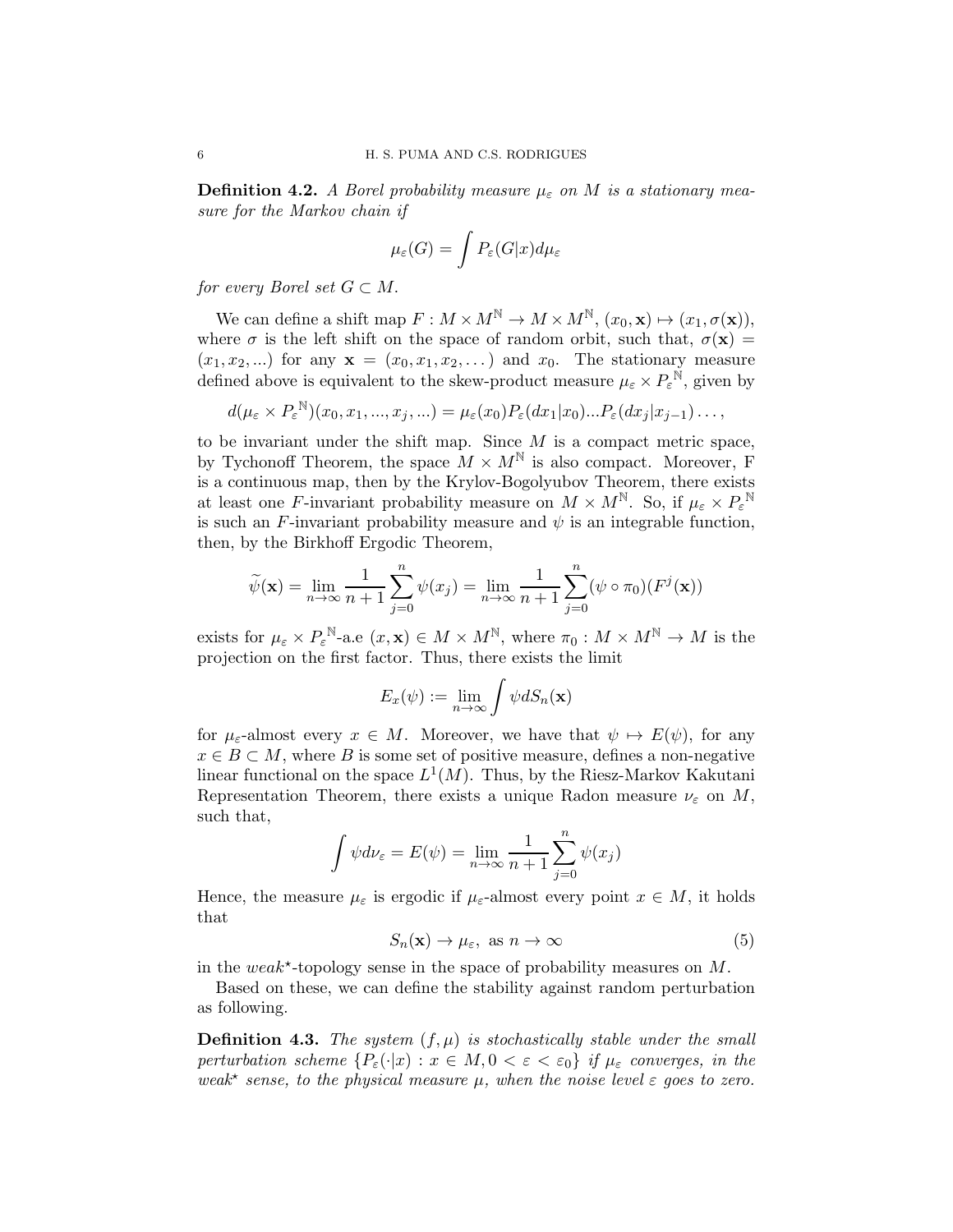We shall consider the space of continuous functions from  $M$  to  $\mathbb{R}$ , denoted by  $C(M)$ , which we endow with the sup-norm. Furthermore, let  $\mathcal{B} \subset C(M)$ be any set of bounded continuous functions on  $M$ . These functions will be called *observables* from  $\beta$ . Then, we can prove the following easy lemmata for later use.

<span id="page-6-0"></span>**Lemma 4.4.** The measure  $\mu$  is ergodic if for  $\mu$ -a.e point  $x \in M$ , it holds that  $S_n(f) \to \mu$ , as  $n \to \infty$ . Then, for any  $\varphi \in \mathcal{B}$ , and for any  $\varepsilon > 0$ , there exists  $n_0 \in \mathbb{N}$ , such that,

$$
\left| \int \varphi dS_n(f) - \int \varphi d\mu \right| \leq \varepsilon, \text{ for all } n \geq n_0.
$$

*Proof.* Suppose that  $S_n(x) \to \mu$  in M and take  $\varphi \in \mathcal{B}$ . Given  $\varepsilon > 0$ , consider the neighbourhood

$$
N_{\varepsilon,\varphi}(\mu) = \left\{ \nu : \left| \int \varphi d\nu - \int \varphi d\mu \right| < \varepsilon \right\}.
$$

By hypothesis, there exists  $n_0 \in \mathbb{N}$ , such that, for all  $n \geq n_0$ , we have  $S_n(f) \in N_{\varepsilon,\varphi}(\mu)$ . That is, Z  $\varphi dS_n(f)$   $-$ Z  $\varphi d\mu$   $< \varepsilon$ , for all  $n \geq n_0$ .  $\Box$ 

<span id="page-6-1"></span>**Lemma 4.5.** The measure  $\mu_{\varepsilon}$  is ergodic, if for  $\mu_{\varepsilon}$ -a.e point  $x \in M$ , it holds that  $S_n(\mathbf{x}) \to \mu_{\varepsilon}$ , as  $n \to \infty$ . Then, for any  $\varphi \in \mathcal{B}$ , and for any  $\delta(\varepsilon) > 0$ , there exists  $n_0 \in \mathbb{N}$ , such that,

$$
\left| \int \varphi dS_n(\mathbf{x}) - \int \varphi d\mu_{\varepsilon} \right| \leq \delta(\varepsilon), \forall n \geq n_0
$$

*Proof.* Suppose that  $S_n(\mathbf{x}) \to \mu_{\varepsilon}$  in M and take  $\varphi \in \mathcal{B}$ . Given  $\delta(\varepsilon) >$ 0, consider the neighborhood  $N_{\varepsilon,\varphi}(\mu_{\varepsilon}) = \begin{cases} \nu_{\varepsilon} : \end{cases}$  Z  $\varphi d\nu_\varepsilon$   $-$ Z  $\varphi d\mu_\varepsilon$   $<\delta(\varepsilon)$  $\mathcal{L}$ . By hypothesis, there exists  $n_0 \in \mathbb{N}$ , such that, for all  $n \geq n_0$  we have  $S_n(\mathbf{x}) \in N_{\varepsilon,\varphi}(\mu)$ , that is  $\varphi dS_n({\bf x})-$ Z  $\varphi d\mu_\varepsilon$   $<\delta(\varepsilon)$ , for all  $n \geq n_0$ .  $\Box$ 

## 5. Shadowing and stochastic stability

We can now state and prove the main result of this manuscript.

<span id="page-6-2"></span>**Theorem 5.1.** If the dynamics generated by the map  $f : M \to M$  has the shadowing property and  $supp(\mu_{\varepsilon}) \subset B_{\varepsilon}(f(x))$ , then it is stochastically stabble under the perturbation scheme  $\{P_{\varepsilon}(\cdot|x): x \in B_{\varepsilon}(f), \varepsilon > 0\}$  in the  $weak^{\star}$ -topology sense.

*Proof.* Given any small  $\varepsilon_0 > 0$ , for  $0 < \varepsilon < \varepsilon_0$ , let  $B_{\delta,\varepsilon}$  be a set of realizations of the Markov chain. By hypothesis,  $f$  has the shadowing property, which means that, for any  $0 < \varepsilon < \varepsilon_0$ , we can find a  $\delta(\varepsilon) > 0$ , such that, for any  $\delta(\varepsilon)$ -pseudo-trajectory  $\mathbf{x} \in B_{\delta,\varepsilon}$  of f, there exists a point  $x \in M$ , such that,

$$
d(f^j(x), x_j) < \varepsilon, \text{ for all } j \ge 0.
$$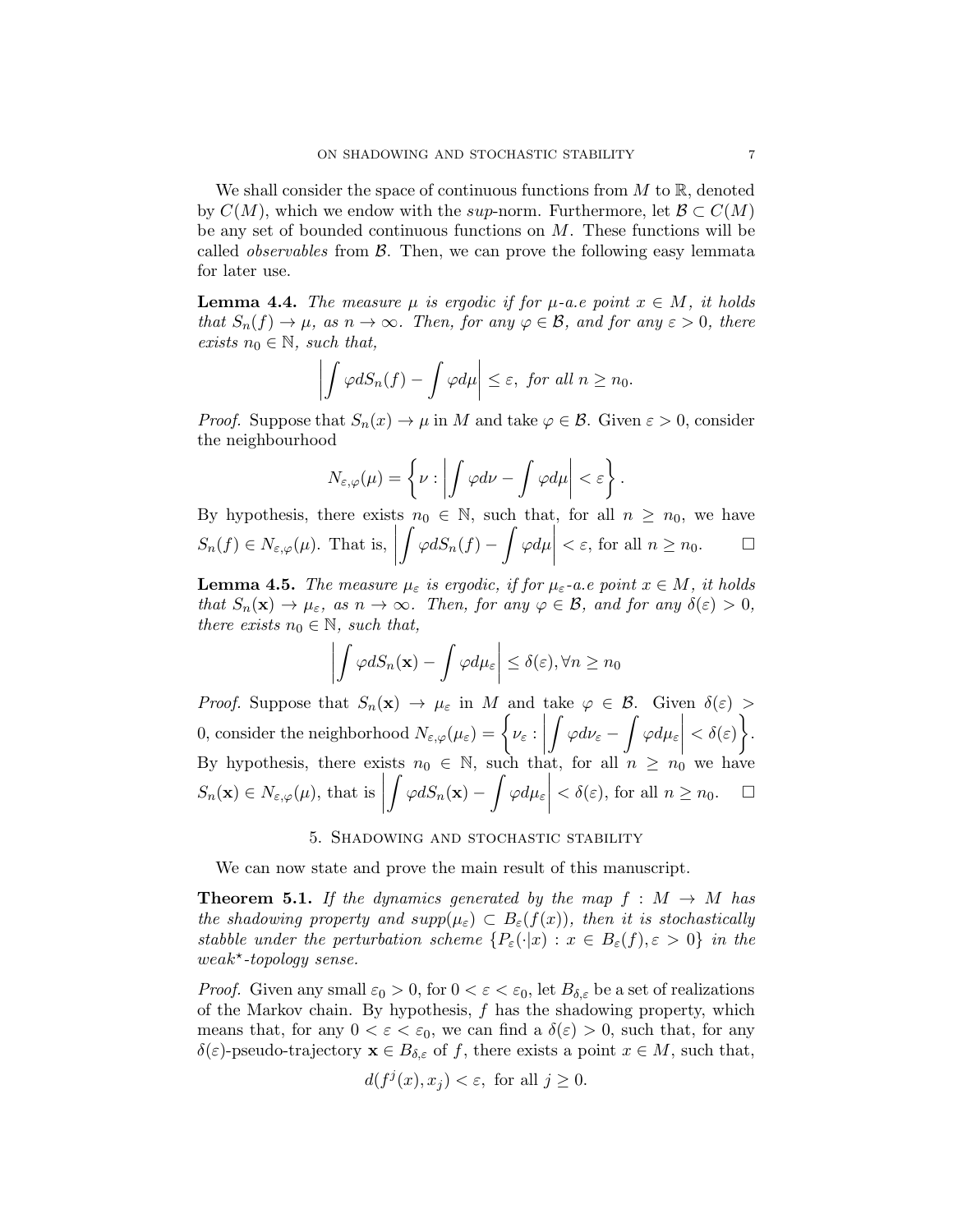For any fixed  $\varepsilon > 0$ ,  $\varphi \in \mathcal{B}$ , and for any  $N \in \mathbb{N}$ , there exists a constant  $C(\varphi)$ , such that, holds

<span id="page-7-1"></span>
$$
\left| \int \varphi dS_n(f) - \int \varphi dS_n(\mathbf{x}) \right| \le C(\varphi)\epsilon, \text{ for all } n > N. \tag{6}
$$

<span id="page-7-0"></span> $\overline{\phantom{a}}$  $\mathsf{I}$  $\overline{\phantom{a}}$  $\mathsf{I}$  $\overline{\phantom{a}}$  $\overline{\phantom{a}}$ 

Indeed,

$$
\left| \int \varphi dS_n(f) - \int \varphi dS_n(\mathbf{x}) \right|
$$
  
\n
$$
= \left| \int \varphi d\left( \frac{1}{n+1} \sum_{j=0}^n \delta_{f^j(x)} \right) - \int \varphi d\left( \frac{1}{n+1} \sum_{j=0}^n \delta_{x_j} \right) \right|
$$
  
\n
$$
\leq \frac{1}{n+1} \sum_{j=0}^n \left| \int \varphi d\delta_{f^j(x)} - \int \varphi d\delta_{x_j} \right|
$$
  
\n
$$
= \frac{1}{n+1} \sum_{j=0}^n \left| \varphi(f^j(x)) - \varphi(x_j) \right|
$$
  
\n
$$
\leq \frac{1}{n+1} \sum_{j=0}^n \sup_{x \in M} \left| \varphi(f^j(x)) - \varphi(x_j) \right|.
$$
 (7)

Since  $\varphi \in \mathcal{B}$ , there exists a constant  $C(\varphi) > 0$ , such that,

$$
\sup_{x \in M} |\varphi(x)| \le C(\varphi).
$$

Then, we can write the equation [\(7\)](#page-7-0) as,

$$
\sup_{x \in M} |\varphi(f^j(x)) - \varphi(x_j)| \leq \sup_{x \in M} |\varphi(x)| d(f^j(x), x_j) \leq C(\varphi)\varepsilon.
$$

Thus, we have

$$
\left| \int \varphi dS_n(x) - \int \varphi dS_n(\mathbf{x}) \right| \le C(\varphi) \varepsilon \text{ for all } n \ge N.
$$

Now, we show stochastic stability. In effect, note that  $\int \varphi d\mu - \int \phi d\mu_{\varepsilon}$ one can rewrite in therms of  $\int \varphi dS_n(f)$  and  $\int \varphi dS_n(\mathbf{x})$  and, then applying triangle inequality, we have the following

$$
\left| \int \varphi d\mu - \int \varphi d\mu_{\varepsilon} \right| \leq \left| \int \varphi d\mu - \int \varphi dS_n(f) \right| + \left| \int \varphi dS_n(\mathbf{x}) - \int \varphi d\mu_{\varepsilon} \right|
$$

$$
+ \left| \int \varphi dS_n(f) - \int \varphi dS_n(\mathbf{x}) \right|
$$

$$
\leq (C(\varphi) + 1)\varepsilon + \delta(\varepsilon).
$$

Observe that the first and second terms follow from Lemmata [4.4](#page-6-0) and [4.5.](#page-6-1) The last term is a consequence from [\(6\)](#page-7-1). Moreover, since  $B_{\delta,\varepsilon}$  be a set realization of Markov chain and the measure  $S_n(\mathbf{x})$ , defined as [\(1\)](#page-2-2), then from [\(5\)](#page-5-0) and ergodicity, we have that in the limit we have  $\mu_{\varepsilon}(B_{\delta,\varepsilon}) \to 1$ , as  $N \to \infty$ . This concludes the proof.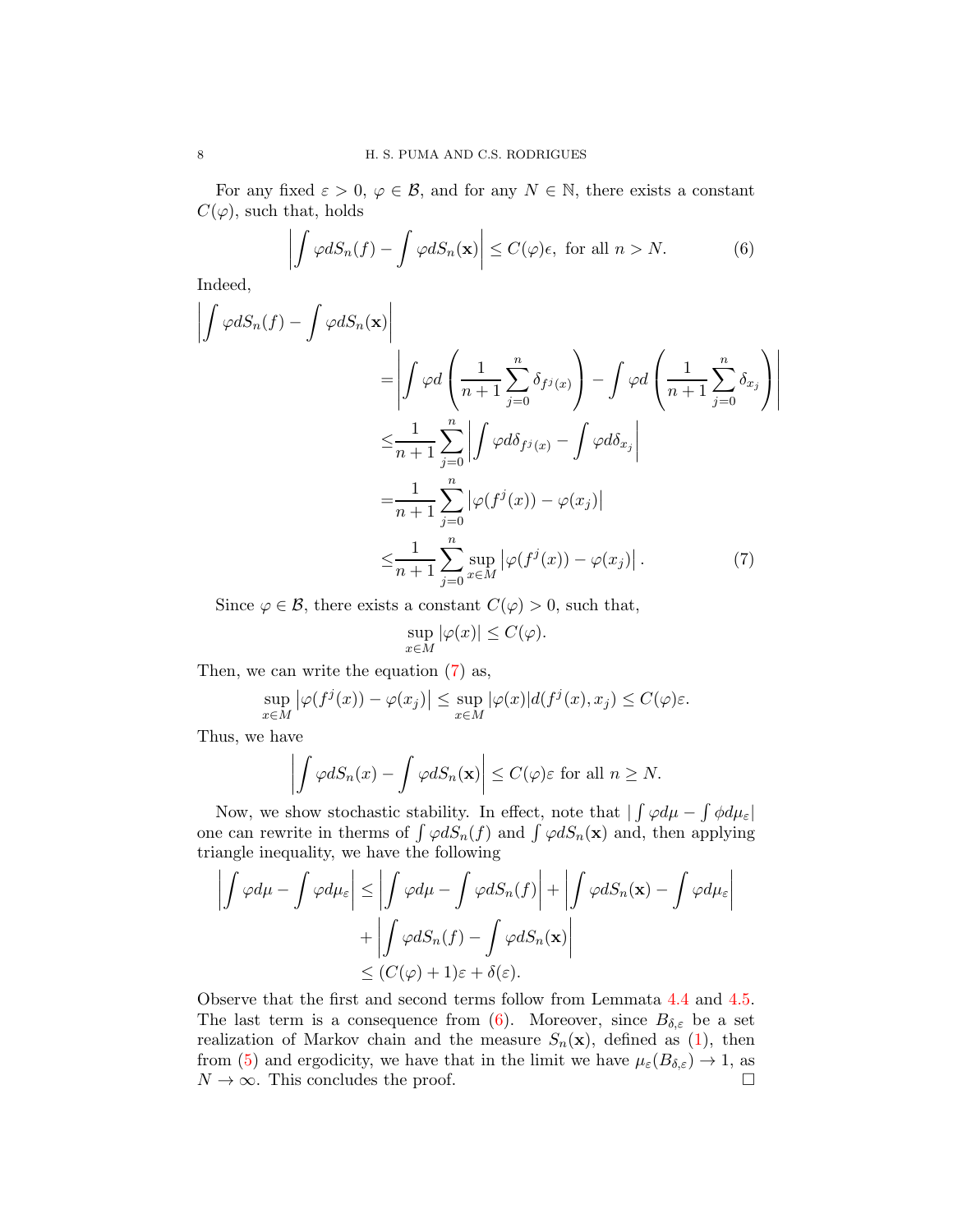It is possible to formulate a similar result to Theorem [5.1](#page-6-2) in terms of random maps, given that there is an equivalent formulation of the perturbation scheme through iteration of random functions via the representation of Markov chains [\[JKR15,](#page-8-10) [JMPR19\]](#page-8-11).

#### **ACKNOWLEDGEMENTS**

This study was financed in part by the Coordenação de Aperfeiçoamento de Pessoal de N´ıvel Superior - Brasil (CAPES) - Finance Code 001.

C. S. R. would like to acknowledge support from the Max Planck Society, Germany, through the award of a Max Planck Partner Group for Geometry and Probability in Dynamical Systems. C. S. R. has also been supported by the Brazilian agency: grant #2016/00332-1, grant #2018/13481-0, grant #2020/04426-6, São Paulo Research Foundation (FAPESP). The opinions, hypotheses and conclusions or recommendations expressed in this work are the responsibility of the authors and do not necessarily reflect the views of FAPESP.

#### **REFERENCES**

- <span id="page-8-6"></span>[AAV07] J. F. Alves, V. Araújo, and C. H. Vásquez, Stochastic stability of nonuniformly hyperbolic diffeomorphisms, Stoch. Dyn. 7 (2007), 299-333.
- <span id="page-8-4"></span>[AlA03] J. F. Alves and V. Araújo, Random perturbations of nonuniformly expanding maps, Astérisque 286, (2003), 25-62.
- <span id="page-8-2"></span>[Ara00] V. Araújo, Attractors and time averages for random maps, Ann. de l'Inst. H. Poincaré - Anal. Non linéaire 17 (2000), 307-369.
- <span id="page-8-3"></span>[Ara01] V. Araújo, *Infinitely Many Stochastically Stable Attractors*, Nonlinearity 14 (2001), 583-596.
- <span id="page-8-5"></span>[BeV06] M. Benedicks and M. Viana, Random perturbations and statistical properties of Hénon-like maps., Non Linéaire  $23$  (2006), no. 5, 713–752.
- <span id="page-8-9"></span>[BDV05] C. Bonatti, L. J. Díaz, and M. Viana, *Dynamics beyond uniform hyperbolicity:* a global geometric and probabilistic perspective, Encyclopedia of Mathematical Sciences, vol 102, Springer, Berlin, 2005.
- <span id="page-8-7"></span>[Bow75] R. Bowen, Equilibrium states and the ergodic theory of Anosov diffeomorphisms, Lect. Notes in Math. Vol 470, Springer-Verlag (1975).
- <span id="page-8-10"></span>[JKR15] J. Jost, M. Kell, and C. S. Rodrigues, Representation of Markov chains by random maps: existence and regularity conditions, Calculus of Variations and Partial Differential Equations 54 (2015), 2637-2655.
- <span id="page-8-11"></span>[JMPR19] J. Jost, R. Rostislav, J. W. Portegies, and C. S. Rodrigues, On the regular representation of measures, Communications in Analysis and Geometry 27 (2019) 1799-1823.
- <span id="page-8-8"></span>[Kat80] A. Katok, Lyapunov exponents, enrtopy and periodic points of diffeomorphisms, Publ. Math. IHES, 51 (1980), 137-173.
- <span id="page-8-0"></span>[Kif86] Yu. Kifer, Ergodic theory of random transformations, Progress in Probability and Statistics, vol 10, Birkhäuser, Boston, 1986.
- [Kif86b] Yu. Kifer, General random perturbations of hyperbilic and expanding transformations, Jour. D'Anal. Mathématiche 47 (1986), 112-150.
- <span id="page-8-1"></span>[Kif88] Yu. Kifer, Random perturbations of dynamical systems, Progress in Probability and Statistics, vol 16, Birkhäuser, Boston, 1988.